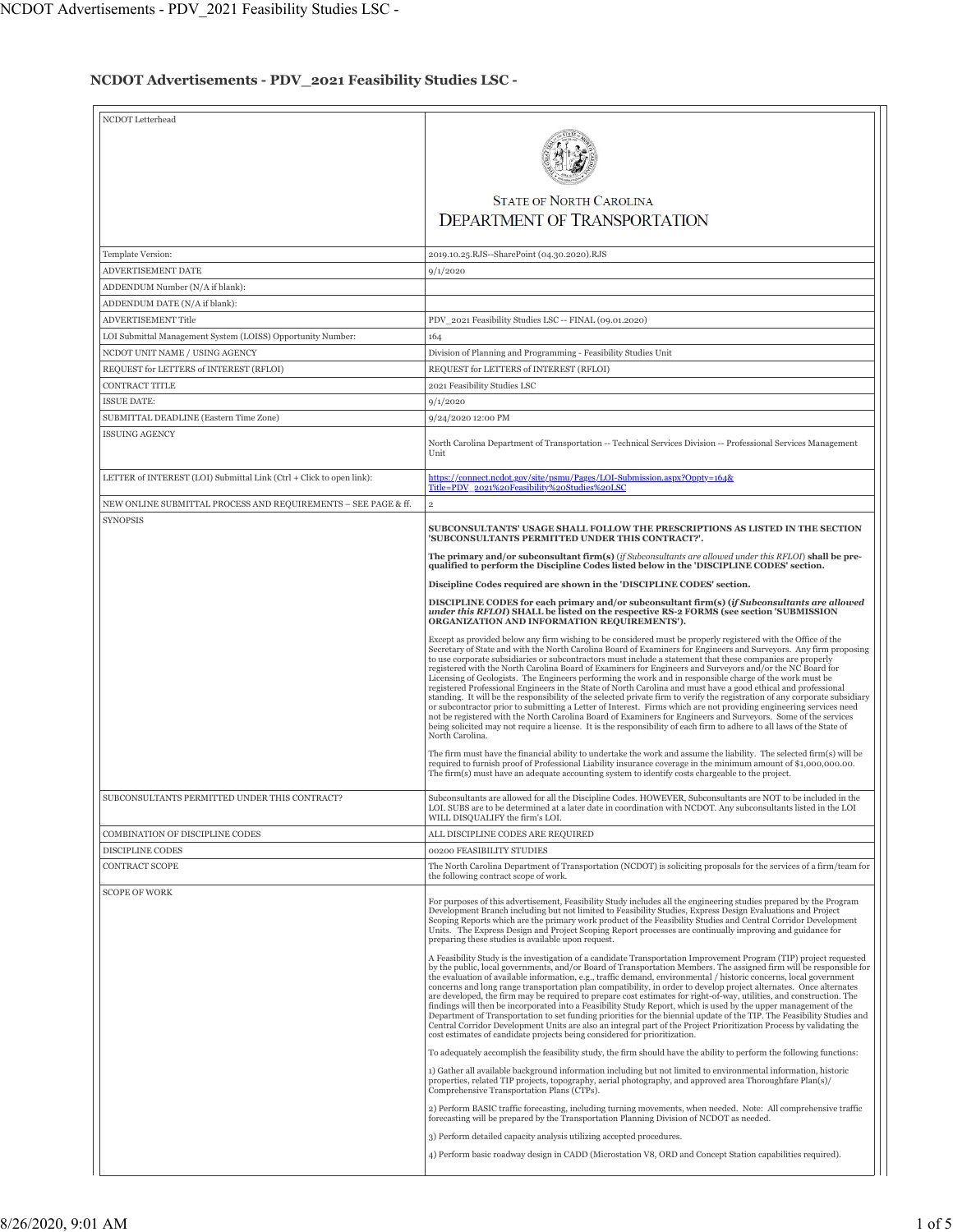|                                | 5) Overlay basic roadway design on aerial photography in CADD.                                                                                                                                                                                                                                                                                                                                                                                                                                                                                                                                                                                                                                                                                                                                   |
|--------------------------------|--------------------------------------------------------------------------------------------------------------------------------------------------------------------------------------------------------------------------------------------------------------------------------------------------------------------------------------------------------------------------------------------------------------------------------------------------------------------------------------------------------------------------------------------------------------------------------------------------------------------------------------------------------------------------------------------------------------------------------------------------------------------------------------------------|
|                                | 6) Prepare quantities for Preliminary Right-of-Way, Utilities, and Construction Cost Estimates.                                                                                                                                                                                                                                                                                                                                                                                                                                                                                                                                                                                                                                                                                                  |
|                                | 7) Perform a screening of the project area using existing GIS databases and other sources to identify key<br>resources/issues/concerns that need to be avoided, mitigated or otherwise considered if the project moves forward<br>into later planning stages.                                                                                                                                                                                                                                                                                                                                                                                                                                                                                                                                    |
|                                | The Formal Scope of work for each assigned task will be developed and negotiated as task orders are assigned as<br>directed by the Feasibility Studies Unit. The plans for the conceptual feasibility study designs shall be prepared in<br>electronic format. All electronic files shall be in Microstation format over aerial photography. Formal guidance on<br>how to perform certain activities will be provided by NCDOT. However, NCDOT reserves the right to make revisions<br>or changes as needed to any process or product as needed.                                                                                                                                                                                                                                                 |
| PROPOSED CONTRACT TERM         | TWO (2) YEARS                                                                                                                                                                                                                                                                                                                                                                                                                                                                                                                                                                                                                                                                                                                                                                                    |
| PROPOSED CONTRACT EXTENSIONS   | ONE $(1)$ @ 1-YEAR                                                                                                                                                                                                                                                                                                                                                                                                                                                                                                                                                                                                                                                                                                                                                                               |
| PROPOSED CONTRACT PAYMENT TYPE | LUMP SUM and/or COST-PLUS Task Orders                                                                                                                                                                                                                                                                                                                                                                                                                                                                                                                                                                                                                                                                                                                                                            |
| NUMBER OF PAGES (#)            | 15                                                                                                                                                                                                                                                                                                                                                                                                                                                                                                                                                                                                                                                                                                                                                                                               |
| NUMBER OF PAGES (words)        | <b>FIFTEEN</b>                                                                                                                                                                                                                                                                                                                                                                                                                                                                                                                                                                                                                                                                                                                                                                                   |
| SUBMITTAL REQUIREMENTS         | All LOIs are limited to those pages prescribed in the above sections <b>NUMBER OF PAGES</b> (#)' and <b>NUMBER</b><br><b>OF PAGES (words)'</b> -- inclusive of the cover sheet, and shall be typed on $8-1/2$ " x 11" sheets, single-spaced, one-<br>sided (RS-2 forms are not included in the page count).                                                                                                                                                                                                                                                                                                                                                                                                                                                                                      |
|                                | LOIs containing more than those pages prescribed in the above sections <b>NUMBER OF PAGES</b> $(*)$ and<br>'NUMBER OF PAGES (words)' pages will not be considered.                                                                                                                                                                                                                                                                                                                                                                                                                                                                                                                                                                                                                               |
|                                | DISCIPLINE CODES for each primary and/or subconsultant firm(s) (if Subconsultants are allowed<br>under this RFLOI) SHALL be listed on the respective RS-2 FORMS (see section 'SUBMISSION<br>ORGANIZATION AND INFORMATION REQUIREMENTS').                                                                                                                                                                                                                                                                                                                                                                                                                                                                                                                                                         |
|                                | ONLY ELECTRONIC LOIS WILL BE ACCEPTED.                                                                                                                                                                                                                                                                                                                                                                                                                                                                                                                                                                                                                                                                                                                                                           |
|                                | LOIs should be submitted in .pdf format using software such as Adobe, CutePDF PDF Writer, Docudesk deskPDF,<br>etc.                                                                                                                                                                                                                                                                                                                                                                                                                                                                                                                                                                                                                                                                              |
|                                | NCDOT now utilizes its online LOI Submittal Management System (LOISS) located at: https://connect.ncdot.gov<br>/site/psmu/default.aspx. To submit an LOI utilizing this system, the "submitting employee" at each "submitting<br>Firm" must have their own, individual NCID (as a note, each prequalified Firm should already have an individual in<br>the company with an NCID – as required by the online Prequalification System). NCIDs may be obtained at this<br>website: https://ncid.nc.gov/ (locked NCIDs may also be unlocked via the self-service portion of the NCID website).<br>Once the "submitting employee" has their completed NCID, they may proceed to upload their firm's LOI to NCDOT's<br>LOISS. This site is very similar to other web-based upload and form-fill sites. |
|                                | NCID sync issues - Help contact: Once a user has an NCID (whether prior to this advertisement, or pursuant to<br>this advertisement) and said user receives an error message, or has issues, when attempting to login to LOISS, please<br>contact NCDOT - CM Support at dot.cmsupport@ncdot.gov to have your NCID synchronized. Please explain that you<br>are trying to access the LOISS application on the PSMU site and include your NCID (do not include your password)<br>and the error message you are receiving. This syncing of your NCID to LOISS should be a one-time occurrence.<br>Firms' users are urged to early create an NCID (if needed) and have it synced with LOISS (if necessary) to avoid any<br>potential delays or missed deadlines when submitting your firm's LOI.     |
|                                | NCDOT strongly urges Firms to use Google Chrome browser to access LOISS in order to ensure the<br>best experience possible.                                                                                                                                                                                                                                                                                                                                                                                                                                                                                                                                                                                                                                                                      |
|                                | Once logged into LOISS, the Firm should locate and click the 'LOI Submission' button in the left menu bar. After<br>clicking the 'LOI Submission' button, the Firm should identify the specific Opportunity for which they wish to submit<br>an LOI. The Firm will click the link for their desired Opportunity, and UPLOAD one copy of their LOI, as a .pdf file,<br>to NCDOT's LOISS at the Advertisement/Opportunity-Specific 'LOI Submittal' LINK shown in the section above<br>entitled 'LETTER of INTEREST (LOI) Submittal Link'.                                                                                                                                                                                                                                                          |
|                                | Your Firm's Letter of Interest (LOI) may be uploaded at the Advertisement/Opportunity-Specific 'LOI Submittal'<br>LINK for this specific Advertisement/Opportunity shown in the section above entitled 'LETTER of INTEREST<br>(LOI) Submittal Link'.                                                                                                                                                                                                                                                                                                                                                                                                                                                                                                                                             |
|                                | LOISS will close the Advertisement / Opportunity at the appropriate time and will not allow Firms to submit LOIs<br>after the deadline.                                                                                                                                                                                                                                                                                                                                                                                                                                                                                                                                                                                                                                                          |
|                                | Upon successful UPLOAD of your Firm's LOI to LOISS, the system will notify you with a confirmation screen. You<br>will also receive an e-mail stating that you have successfully submitted your Letter of Interest (LOI).                                                                                                                                                                                                                                                                                                                                                                                                                                                                                                                                                                        |
|                                | Paper copies are not required. The subject line should contain the Firm's Name, and the text prescribed in the<br>section given below 'SUBJECT LINE OF PEF SUBMITTAL'.                                                                                                                                                                                                                                                                                                                                                                                                                                                                                                                                                                                                                           |
|                                | LOIs SHALL be received electronically no later than 12:00 P.M. (NOON) Eastern, on the date given in the<br>section entitled 'SUBMITTAL DEADLINE' at the beginning of this Advertisement.                                                                                                                                                                                                                                                                                                                                                                                                                                                                                                                                                                                                         |
|                                | LOISS will not allow LOIs to be UPLOADED nor be received after the above deadline and such LOIs<br>will not be considered.                                                                                                                                                                                                                                                                                                                                                                                                                                                                                                                                                                                                                                                                       |
|                                | Firms are encouraged to begin this submittal process early as there are now several more steps<br>involved with LOI-submission than were involved with the previous FTS methodology of LOI-<br>submission.                                                                                                                                                                                                                                                                                                                                                                                                                                                                                                                                                                                       |
|                                |                                                                                                                                                                                                                                                                                                                                                                                                                                                                                                                                                                                                                                                                                                                                                                                                  |
|                                | Firms submitting LOIs are encouraged to carefully check them for conformance to the requirements<br>stated above (and any other requirements in this Advertisement). If LOIs are submitted late, exceed<br>the maximum number of pages, are sent by any means other than NCDOT's LOI Submittal<br>Management System (LOISS), or are UPLOADED to any Advertisement/Opportunity-Specific 'LOI<br>Submittal' LINK other than that given in this Advertisement they will be disqualified.                                                                                                                                                                                                                                                                                                            |
|                                | The Department reserves the right to reject all LOIs and not proceed with procurement.                                                                                                                                                                                                                                                                                                                                                                                                                                                                                                                                                                                                                                                                                                           |
|                                | The Department reserves the right to waive any technicality in LOIs, or notify the Firm(s) of such<br>technicality and allow the Firm(s) up to two (2) business days to rectify the technicality. The<br>Department has sole right and discretion in the determination of technicality and its meaning.                                                                                                                                                                                                                                                                                                                                                                                                                                                                                          |
| SUBJECT LINE OF PEF SUBMITTAL  | FIRM NAME_2021 Feasibility Studies LSC                                                                                                                                                                                                                                                                                                                                                                                                                                                                                                                                                                                                                                                                                                                                                           |
| <b>SELECTION PROCESS</b>       | Following is a general description of the selection process:                                                                                                                                                                                                                                                                                                                                                                                                                                                                                                                                                                                                                                                                                                                                     |
|                                | • The NCDOT Selection Committee will review all qualifying LOI submittals.                                                                                                                                                                                                                                                                                                                                                                                                                                                                                                                                                                                                                                                                                                                       |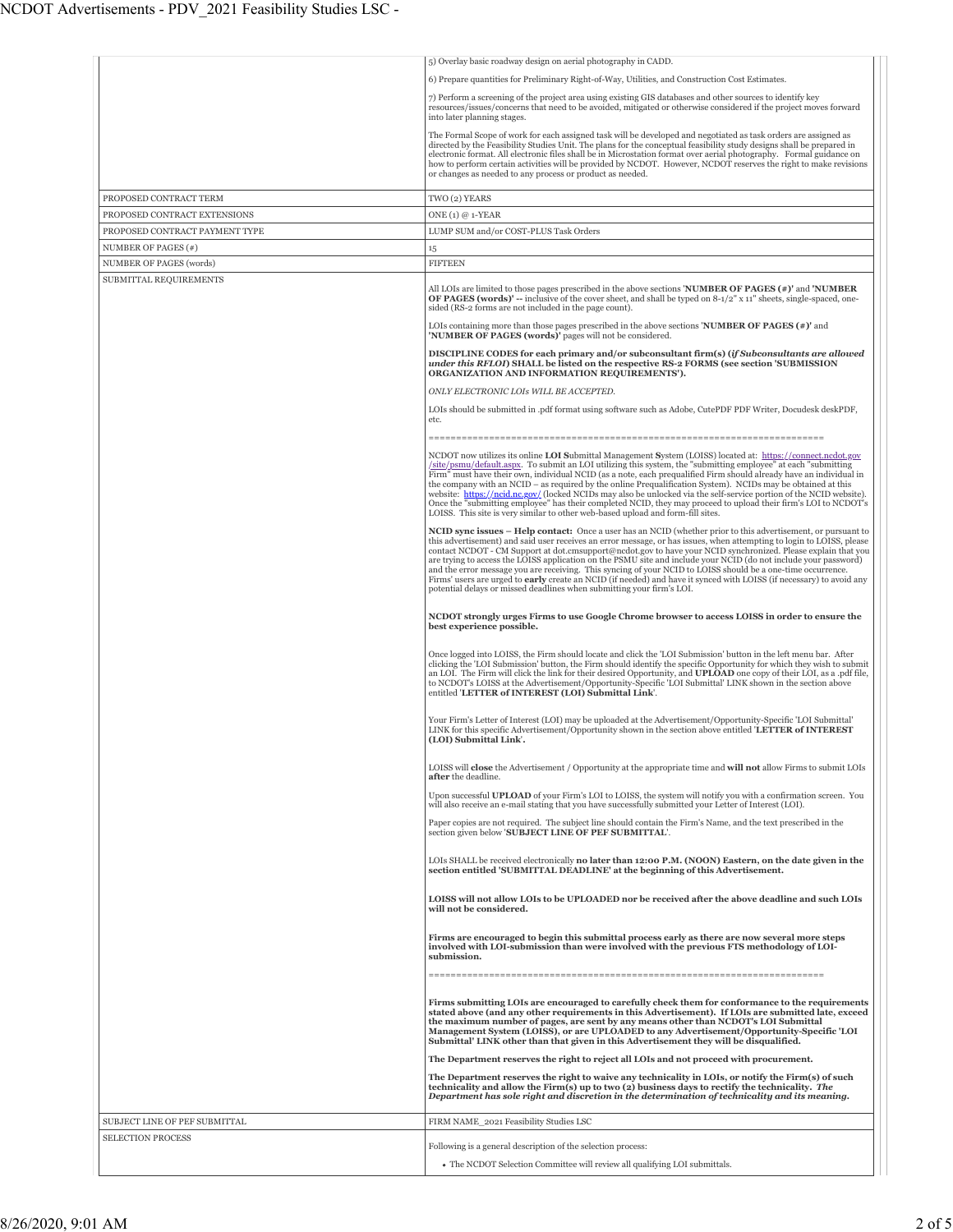|                                                       | • For Limited Services Contracts (On-Call type contracts), the NCDOT Selection Committee MAY, at the<br>Department's discretion, choose any number of firms to provide the services being solicited.                                                                                                                                                                                                                                                                                                                                                                                                                                                                                                                                                                                                                                                                            |
|-------------------------------------------------------|---------------------------------------------------------------------------------------------------------------------------------------------------------------------------------------------------------------------------------------------------------------------------------------------------------------------------------------------------------------------------------------------------------------------------------------------------------------------------------------------------------------------------------------------------------------------------------------------------------------------------------------------------------------------------------------------------------------------------------------------------------------------------------------------------------------------------------------------------------------------------------|
|                                                       | • For Project-Specific Contracts (non On-Call type contracts), the Selection Committee MAY, at the Department's<br>discretion, shortlist a minimum of three (3) firms to be interviewed. IF APPLICABLE, dates of shortlisting and<br>dates for interviews are shown in the section 'SUBMISSION SCHEDULE AND KEY DATES' at the end of<br>this RFLOI.                                                                                                                                                                                                                                                                                                                                                                                                                                                                                                                             |
|                                                       | • In order to be considered for selection, consultants must submit a complete response to this RFLOI prior to the<br>specified deadlines. Failure to submit all information in a timely manner will result in disqualification.                                                                                                                                                                                                                                                                                                                                                                                                                                                                                                                                                                                                                                                 |
| TITLE VI NONDISCRIMINATION NOTIFICATION               |                                                                                                                                                                                                                                                                                                                                                                                                                                                                                                                                                                                                                                                                                                                                                                                                                                                                                 |
|                                                       | The North Carolina Department of Transportation, in accordance with the provisions of Title VI of the Civil Rights<br>Act of 1964 (78 Stat. 252, 42 US.C. §§ 2000d to 2000d-4) and the Regulations, hereby notifies all RESPONDENTS<br>that it will affirmatively ensure that any contract entered into pursuant to this advertisement, disadvantaged<br>business enterprises will be afforded full and fair opportunity to submit LETTERS of INTEREST (LOIs) in response<br>to this ADVERTISEMENT and will not be discriminated against on the grounds of race, color, or national origin in<br>consideration for an award.                                                                                                                                                                                                                                                    |
| SMALL PROFESSIONAL SERVICES FIRM (SPSF) PARTICIPATION | The Department encourages the use of Small Professional Services Firms (SPSF). Small businesses determined to be<br>eligible for participation in the SPSF program are those meeting size standards defined by Small Business<br>Administration (SBA) regulations, 13 CFR Part 121 in Sector 54 under the North American Industrial Classification<br>System (NAICS). The SPSF program is a race, ethnicity, and gender neutral program designed to increase the<br>availability of contracting opportunities for small businesses on federal, state or locally funded contracts. SPSF<br>participation is not contingent upon the funding source.                                                                                                                                                                                                                              |
|                                                       | The Firm, at the time the Letter of Interest is submitted, shall submit a listing of all known SPSF firms that will<br>participate in the performance of the identified work. The participation shall be submitted on the Department's<br>Subconsultant Form RS-2. RS-2 forms may be accessed on the Department's website at NCDOT Connect Guidelines<br>& Forms (https://connect.ncdot.gov/business/consultants/Pages/Guidelines-Forms.aspx).<br>The SPSF must be qualified with the Department to perform the work for which they are listed.                                                                                                                                                                                                                                                                                                                                 |
|                                                       |                                                                                                                                                                                                                                                                                                                                                                                                                                                                                                                                                                                                                                                                                                                                                                                                                                                                                 |
| PREQUALIFICATION                                      | The Department maintains on file the qualifications and key personnel for each approved discipline, as well as any<br>required samples of work. Each year on the anniversary date of the company, the firm shall renew their prequalified<br>disciplines. If your firm has not renewed its application as required by your anniversary date or if your firm is not<br>currently prequalified, please submit an application to the Department prior to submittal of your LOI. An<br>application may be accessed on the Department's website at Prequalifying Private Consulting Firms<br>(https://connect.ncdot.gov/business/Prequal/Pages/Private-Consulting-Firm.aspx) -- Learn how to become<br>Prequalified as a Private Consulting Firm with NCDOT. Having this data on file with the Department eliminates the<br>need to resubmit this data with each letter of interest. |
|                                                       | Professional Services Contracts are race and gender neutral and do not contain goals. However, the Respondent is<br>encouraged to give every opportunity to allow Disadvantaged, Minority-Owned and Women-Owned Business<br>Enterprises (DBE/MBE/WBE) subconsultant utilization on all LOIs, contracts and supplemental agreements. The<br>Firm, subconsultant and subfirm shall not discriminate on the basis of race, religion, color, national origin, age,<br>disability or sex in the performance of this contract.                                                                                                                                                                                                                                                                                                                                                        |
| DIRECTORY OF FIRMS AND DEPARTMENT ENDORSEMENT         | Real-time information about firms doing business with the Department, and information regarding their<br>prequalifications and certifications, is available in the Directory of Transportation Firms. The Directory can be<br>accessed on the Department's website at Directory of Firms (https://www.ebs.nc.gov/VendorDirectory/default.html)<br>-- Complete listing of certified and prequalified firms.<br>The listing of an individual firm in the Department's directory shall not be construed as an endorsement of the firm.                                                                                                                                                                                                                                                                                                                                             |
| <b>SELECTION CRITERIA</b>                             |                                                                                                                                                                                                                                                                                                                                                                                                                                                                                                                                                                                                                                                                                                                                                                                                                                                                                 |
|                                                       | All prequalified firms who submit responsive letters of interest will be considered.<br>In selecting a firm/team, the selection committee will take into consideration qualification information including<br>such factors as those listed in the 'SELECTION CRITERIA' sections shown below.                                                                                                                                                                                                                                                                                                                                                                                                                                                                                                                                                                                    |
|                                                       | After reviewing qualifications, if firms are equal on the evaluation review, then those qualified firms with proposed<br>SPSF participation will be given priority consideration.                                                                                                                                                                                                                                                                                                                                                                                                                                                                                                                                                                                                                                                                                               |
| SELECTION CRITERIA #1 %:                              | 35%                                                                                                                                                                                                                                                                                                                                                                                                                                                                                                                                                                                                                                                                                                                                                                                                                                                                             |
| SELECTION CRITERIA #1 DEFINITION:                     | The evaluation of performance on any previous contracts with the NCDOT.                                                                                                                                                                                                                                                                                                                                                                                                                                                                                                                                                                                                                                                                                                                                                                                                         |
| SELECTION CRITERIA #2 %:                              | 35 %                                                                                                                                                                                                                                                                                                                                                                                                                                                                                                                                                                                                                                                                                                                                                                                                                                                                            |
| SELECTION CRITERIA #2 DEFINITION:                     | The Firm's Experience and Staff to perform the type of work required.                                                                                                                                                                                                                                                                                                                                                                                                                                                                                                                                                                                                                                                                                                                                                                                                           |
| SELECTION CRITERIA #3 %:                              | 30 %                                                                                                                                                                                                                                                                                                                                                                                                                                                                                                                                                                                                                                                                                                                                                                                                                                                                            |
| SELECTION CRITERIA #3 DEFINITION:                     | The evaluation of how the firm approaches and understands the process behind the Feasibility Study, Express Design<br>Evaluation and Project Scoping Report process.                                                                                                                                                                                                                                                                                                                                                                                                                                                                                                                                                                                                                                                                                                            |
| SELECTION CRITERIA #4 %:                              | 0%                                                                                                                                                                                                                                                                                                                                                                                                                                                                                                                                                                                                                                                                                                                                                                                                                                                                              |
| SELECTION CRITERIA #4 DEFINITION:                     |                                                                                                                                                                                                                                                                                                                                                                                                                                                                                                                                                                                                                                                                                                                                                                                                                                                                                 |
| SELECTION CRITERIA #5 %:                              | 0 %                                                                                                                                                                                                                                                                                                                                                                                                                                                                                                                                                                                                                                                                                                                                                                                                                                                                             |
| SELECTION CRITERIA #5 DEFINITION:                     |                                                                                                                                                                                                                                                                                                                                                                                                                                                                                                                                                                                                                                                                                                                                                                                                                                                                                 |
| NCDOT ADDRESSEE                                       | Robert J. Stroup, PE -- State Professional Services Engineer                                                                                                                                                                                                                                                                                                                                                                                                                                                                                                                                                                                                                                                                                                                                                                                                                    |
| SUBMISSION ORGANIZATION AND INFORMATION REQUIREMENTS  | The LOI should be addressed to the person shown in the 'NCDOT ADDRESSEE' section shown above and must<br>include the name, address, telephone number, and e-mail address of the prime consultant's contact person for this<br>RFLOI.                                                                                                                                                                                                                                                                                                                                                                                                                                                                                                                                                                                                                                            |
|                                                       | The LOI must also include the information outlined below:                                                                                                                                                                                                                                                                                                                                                                                                                                                                                                                                                                                                                                                                                                                                                                                                                       |
|                                                       | Chapter 1 - Introduction                                                                                                                                                                                                                                                                                                                                                                                                                                                                                                                                                                                                                                                                                                                                                                                                                                                        |
|                                                       | The Introduction should demonstrate the consultant's overall qualifications to fulfill the requirements of<br>the scope of work and should contain the following elements of information:                                                                                                                                                                                                                                                                                                                                                                                                                                                                                                                                                                                                                                                                                       |
|                                                       | Expression of firm's interest in the work;<br>Statement of whether firm is on register;<br>• Date of most recent private engineering firm qualification;<br>Statement regarding firm's(') possible conflict of interest for the work; and<br>Summation of information contained in the letter of interest.                                                                                                                                                                                                                                                                                                                                                                                                                                                                                                                                                                      |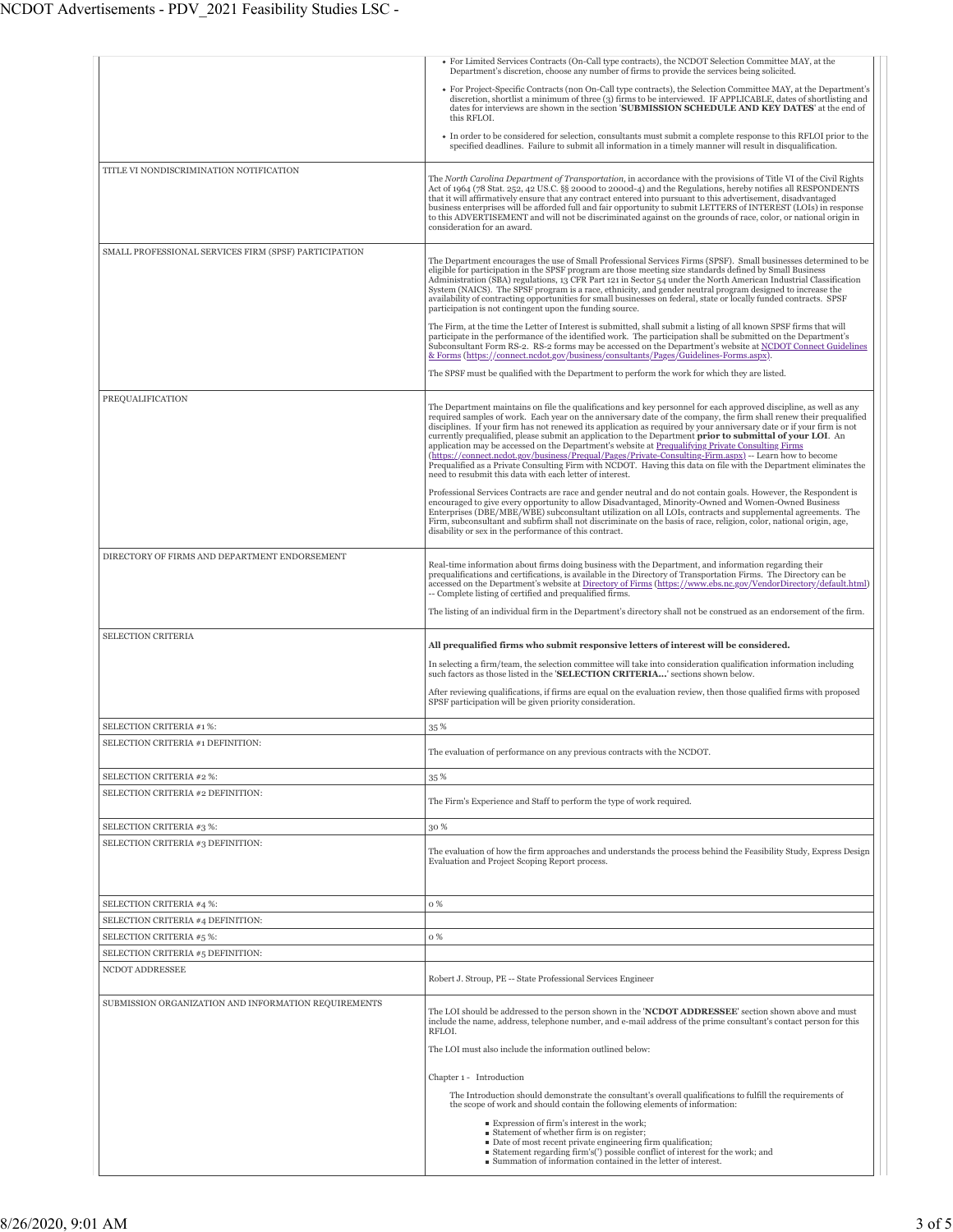|                                                 | Chapter 2 - Team Qualifications                                                                                                                                                                                                                                                                                                                                                                                                                                                                                                                                                                                                                                                                                                                                                                                                                                                                                                                                                                                                                                             |
|-------------------------------------------------|-----------------------------------------------------------------------------------------------------------------------------------------------------------------------------------------------------------------------------------------------------------------------------------------------------------------------------------------------------------------------------------------------------------------------------------------------------------------------------------------------------------------------------------------------------------------------------------------------------------------------------------------------------------------------------------------------------------------------------------------------------------------------------------------------------------------------------------------------------------------------------------------------------------------------------------------------------------------------------------------------------------------------------------------------------------------------------|
|                                                 | This chapter should elaborate on the general information presented in the introduction, to establish the<br>credentials and experience of the consultant to undertake this type of effort. The following must be                                                                                                                                                                                                                                                                                                                                                                                                                                                                                                                                                                                                                                                                                                                                                                                                                                                            |
|                                                 | included:                                                                                                                                                                                                                                                                                                                                                                                                                                                                                                                                                                                                                                                                                                                                                                                                                                                                                                                                                                                                                                                                   |
|                                                 | 1. Identify recent, similar projects the firm, acting as the prime contractor, has conducted which<br>demonstrates its ability to conduct and manage the project. Provide a synopsis of each project and                                                                                                                                                                                                                                                                                                                                                                                                                                                                                                                                                                                                                                                                                                                                                                                                                                                                    |
|                                                 | include the date completed, and contact person.<br>2. If subconsultants are involved, provide corresponding information describing their qualifications as                                                                                                                                                                                                                                                                                                                                                                                                                                                                                                                                                                                                                                                                                                                                                                                                                                                                                                                  |
|                                                 | requested in bullet number 1 above.                                                                                                                                                                                                                                                                                                                                                                                                                                                                                                                                                                                                                                                                                                                                                                                                                                                                                                                                                                                                                                         |
|                                                 | Chapter 3 - Team Experience                                                                                                                                                                                                                                                                                                                                                                                                                                                                                                                                                                                                                                                                                                                                                                                                                                                                                                                                                                                                                                                 |
|                                                 | This chapter must provide the names, classifications, and location of the firm's North Carolina employees<br>and resources to be assigned to the advertised work; and the professional credentials and experience of<br>the persons assigned to the project, along with any unique qualifications of key personnel. Although<br>standard personnel resumes may be included, identify pertinent team experience to be applied to this<br>project. Specifically, the Department is interested in the experience, expertise, and total quality of the<br>consultant's proposed team. If principals of the firm will not be actively involved in the study/contract<br>/project, do not list them. The submittal shall clearly indicate the Consultant's Project Manager, other<br>key Team Members and his/her qualifications for the proposed work. Also, include the team's<br>organization chart for the Project / Plan. A Capacity Chart / Graph (available work force) should also be<br>included. Any other pertinent information should also be listed in this section. |
|                                                 | <b>Note:</b> If a project team or subconsultant encounters personnel changes, or any other changes of<br>significance dealing with the company, NCDOT should be notified immediately.                                                                                                                                                                                                                                                                                                                                                                                                                                                                                                                                                                                                                                                                                                                                                                                                                                                                                       |
|                                                 | Chapter 4 - Technical Approach                                                                                                                                                                                                                                                                                                                                                                                                                                                                                                                                                                                                                                                                                                                                                                                                                                                                                                                                                                                                                                              |
|                                                 | The consultant shall provide information on its understanding of, and approach to accomplish, this                                                                                                                                                                                                                                                                                                                                                                                                                                                                                                                                                                                                                                                                                                                                                                                                                                                                                                                                                                          |
|                                                 | project, including their envisioned scope for the work and any innovative ideas/approaches, and a<br>schedule to achieve the dates outlined in this RFLOI (if any project-specific dates are outlined below).                                                                                                                                                                                                                                                                                                                                                                                                                                                                                                                                                                                                                                                                                                                                                                                                                                                               |
|                                                 | PROJECT MILESTONE(s) and DATE(s) (IF APPLICABLE) -- see section 'PROJECT MILETONE(s)<br>and                                                                                                                                                                                                                                                                                                                                                                                                                                                                                                                                                                                                                                                                                                                                                                                                                                                                                                                                                                                 |
|                                                 | $\textbf{DATE}(s)$ ' below (if applicable).                                                                                                                                                                                                                                                                                                                                                                                                                                                                                                                                                                                                                                                                                                                                                                                                                                                                                                                                                                                                                                 |
|                                                 |                                                                                                                                                                                                                                                                                                                                                                                                                                                                                                                                                                                                                                                                                                                                                                                                                                                                                                                                                                                                                                                                             |
|                                                 | APPENDICES-                                                                                                                                                                                                                                                                                                                                                                                                                                                                                                                                                                                                                                                                                                                                                                                                                                                                                                                                                                                                                                                                 |
|                                                 | <b>CONSULTANT CERTIFICATION Form RS-2</b>                                                                                                                                                                                                                                                                                                                                                                                                                                                                                                                                                                                                                                                                                                                                                                                                                                                                                                                                                                                                                                   |
|                                                 | Completed Form RS-2 forms SHALL be submitted with the firm's letter of interest.<br>This section is limited to the number of pages required to provide the requested<br>information.                                                                                                                                                                                                                                                                                                                                                                                                                                                                                                                                                                                                                                                                                                                                                                                                                                                                                        |
|                                                 | Submit Form RS-2 forms for the following:                                                                                                                                                                                                                                                                                                                                                                                                                                                                                                                                                                                                                                                                                                                                                                                                                                                                                                                                                                                                                                   |
|                                                 | • Prime Consultant firm                                                                                                                                                                                                                                                                                                                                                                                                                                                                                                                                                                                                                                                                                                                                                                                                                                                                                                                                                                                                                                                     |
|                                                 |                                                                                                                                                                                                                                                                                                                                                                                                                                                                                                                                                                                                                                                                                                                                                                                                                                                                                                                                                                                                                                                                             |
|                                                 | o Prime Consultant Form RS-2; and                                                                                                                                                                                                                                                                                                                                                                                                                                                                                                                                                                                                                                                                                                                                                                                                                                                                                                                                                                                                                                           |
|                                                 | • ANY/ALL Subconsultant firms (If Subconsultants are<br>allowed under this RFLOI) to be, or anticipated to be, utilized by<br>your firm.                                                                                                                                                                                                                                                                                                                                                                                                                                                                                                                                                                                                                                                                                                                                                                                                                                                                                                                                    |
|                                                 | o Subconsultant Form RS-2.                                                                                                                                                                                                                                                                                                                                                                                                                                                                                                                                                                                                                                                                                                                                                                                                                                                                                                                                                                                                                                                  |
|                                                 | • In the event the firm has no subconsultant, it is required                                                                                                                                                                                                                                                                                                                                                                                                                                                                                                                                                                                                                                                                                                                                                                                                                                                                                                                                                                                                                |
|                                                 | that this be indicated on the Subconsultant Form RS-2 by<br>entering the word "None" or the number "ZERO" and<br>signing the form.                                                                                                                                                                                                                                                                                                                                                                                                                                                                                                                                                                                                                                                                                                                                                                                                                                                                                                                                          |
|                                                 | Complete and sign each Form RS-2 (instructions are listed on the form).                                                                                                                                                                                                                                                                                                                                                                                                                                                                                                                                                                                                                                                                                                                                                                                                                                                                                                                                                                                                     |
|                                                 | The required forms are available on the Department's website at:                                                                                                                                                                                                                                                                                                                                                                                                                                                                                                                                                                                                                                                                                                                                                                                                                                                                                                                                                                                                            |
|                                                 | https://connect.ncdot.gov/business/consultants/Pages/Guidelines-Forms.aspx                                                                                                                                                                                                                                                                                                                                                                                                                                                                                                                                                                                                                                                                                                                                                                                                                                                                                                                                                                                                  |
|                                                 |                                                                                                                                                                                                                                                                                                                                                                                                                                                                                                                                                                                                                                                                                                                                                                                                                                                                                                                                                                                                                                                                             |
|                                                 | (https://connect.ncdot.gov/business<br>/consultants/Roadway<br>/PRIME%20Form%20RS-<br>2%20(Contract%20Solicitations%20ONLY).xlsx)                                                                                                                                                                                                                                                                                                                                                                                                                                                                                                                                                                                                                                                                                                                                                                                                                                                                                                                                           |
|                                                 | (https://connect.ncdot.gov/business<br>/consultants/Roadway<br>/SUBCONSULTANT%20Form%20RS-                                                                                                                                                                                                                                                                                                                                                                                                                                                                                                                                                                                                                                                                                                                                                                                                                                                                                                                                                                                  |
|                                                 | 2%20(Contract%20Solicitations%20ONLY).xlsx)                                                                                                                                                                                                                                                                                                                                                                                                                                                                                                                                                                                                                                                                                                                                                                                                                                                                                                                                                                                                                                 |
|                                                 | All correspondence and questions concerning this RFLOI should be directed to the person shown in the below<br>section 'OUESTIONS send to:'. However, the LOI itself must be UPLOADED via the 'LOI Submittal Link' shown                                                                                                                                                                                                                                                                                                                                                                                                                                                                                                                                                                                                                                                                                                                                                                                                                                                     |
|                                                 | in this Advertisement to NCDOT's LOI Submittal Management System (LOISS).<br>IF APPLICABLE (if dates for such are given in the below sections 'Deadline for Questions' and 'Issue Final                                                                                                                                                                                                                                                                                                                                                                                                                                                                                                                                                                                                                                                                                                                                                                                                                                                                                     |
|                                                 | Addendum'), questions may be submitted electronically only, to the contact shown in the below section<br>'QUESTIONS send to:'. Responses will be issued in the form of an addendum available to all interested<br>parties. Interested parties should also send a request, by email only, to the person listed in the below section<br>QUESTIONS send to: to be placed on a public correspondence list to ensure future updates regarding the<br>RFLOI or other project information can be conveyed. Questions must be submitted to the person listed in the<br>below section <b>QUESTIONS</b> send to: no later than the date and time given in the below section <b>Deadline for</b><br><b>Questions'.</b> The last addendum will be issued no later than the date shown in the below section <b>Issue Final</b><br>Addendum'.                                                                                                                                                                                                                                             |
|                                                 | NOTE: To adhere to the Timeframe, a Notice to Proceed is expected to be issued shortly after (a)<br>firm(s)/team(s) is/are selected. All firm(s)/team(s) submitting a LETTER OF INTEREST should<br>make sure that their rates and overheads are current and have been audited by NCDOT.                                                                                                                                                                                                                                                                                                                                                                                                                                                                                                                                                                                                                                                                                                                                                                                     |
| PROJECT MILETONE(s) and DATE(s) (if applicable) | Milestones and timelines will be discussed and decided as assignments are made, and revised as needed.                                                                                                                                                                                                                                                                                                                                                                                                                                                                                                                                                                                                                                                                                                                                                                                                                                                                                                                                                                      |
| QUESTIONS send to:                              | tpayne@ncdot.gov                                                                                                                                                                                                                                                                                                                                                                                                                                                                                                                                                                                                                                                                                                                                                                                                                                                                                                                                                                                                                                                            |
| SUBMISSION SCHEDULE AND KEY DATES               |                                                                                                                                                                                                                                                                                                                                                                                                                                                                                                                                                                                                                                                                                                                                                                                                                                                                                                                                                                                                                                                                             |
| <b>RFLOI</b> Release                            | 9/1/2020                                                                                                                                                                                                                                                                                                                                                                                                                                                                                                                                                                                                                                                                                                                                                                                                                                                                                                                                                                                                                                                                    |
| Deadline for Questions (Eastern Time Zone)      |                                                                                                                                                                                                                                                                                                                                                                                                                                                                                                                                                                                                                                                                                                                                                                                                                                                                                                                                                                                                                                                                             |
| Issue Final Addendum                            |                                                                                                                                                                                                                                                                                                                                                                                                                                                                                                                                                                                                                                                                                                                                                                                                                                                                                                                                                                                                                                                                             |